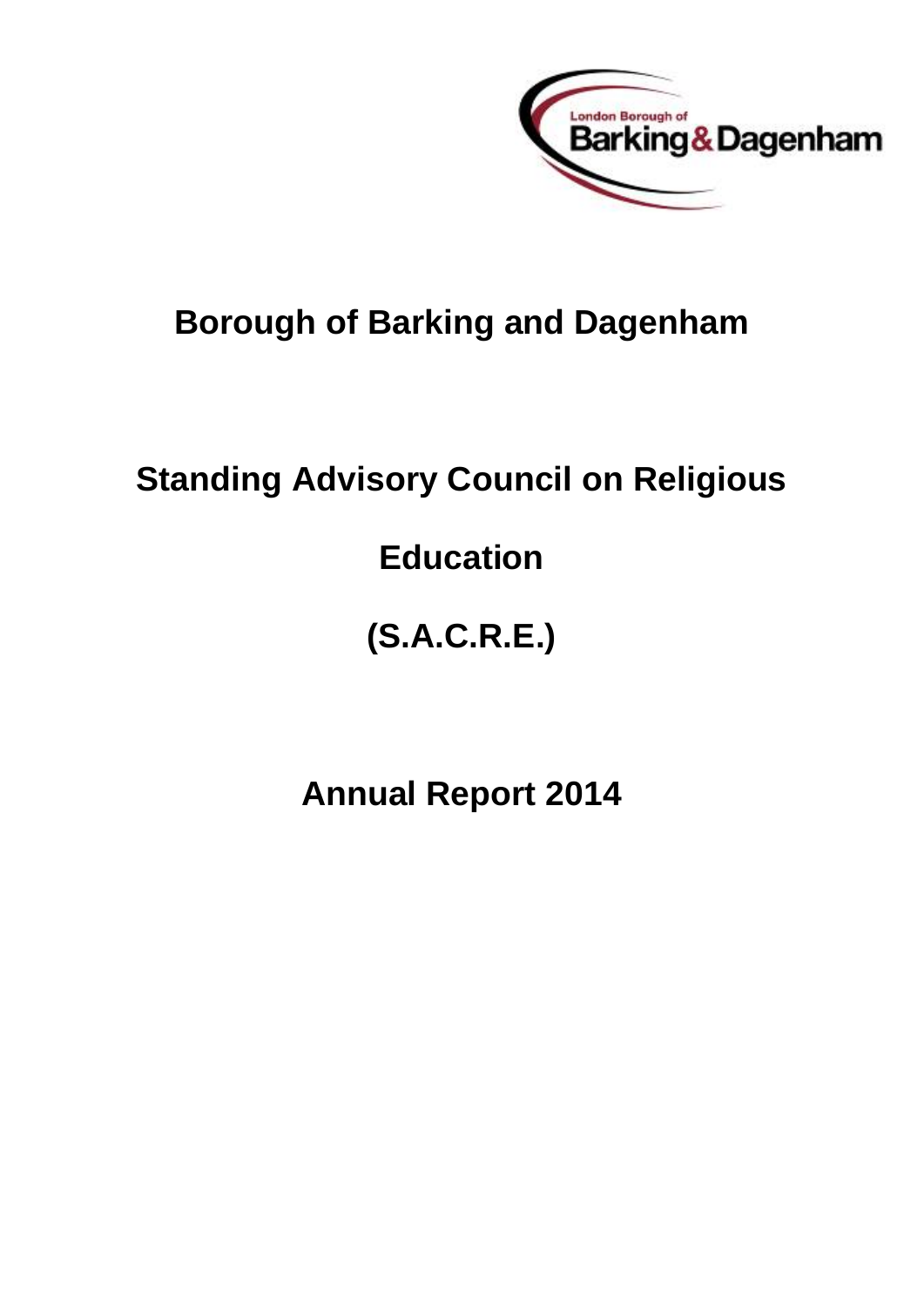## **Contents:**

- **Introduction:** Rev. Roger Gaylor, Chair of SACRE
- **Section 1** Religious Education
- **Section 2** Collective Worship
- **Section 3** Links with other Agencies
- **Section 4** Other issues

#### **Appendices**

- **Appendix 1** Terms of Reference and Constitution
- **Appendix 2** Membership of Barking and Dagenham SACRE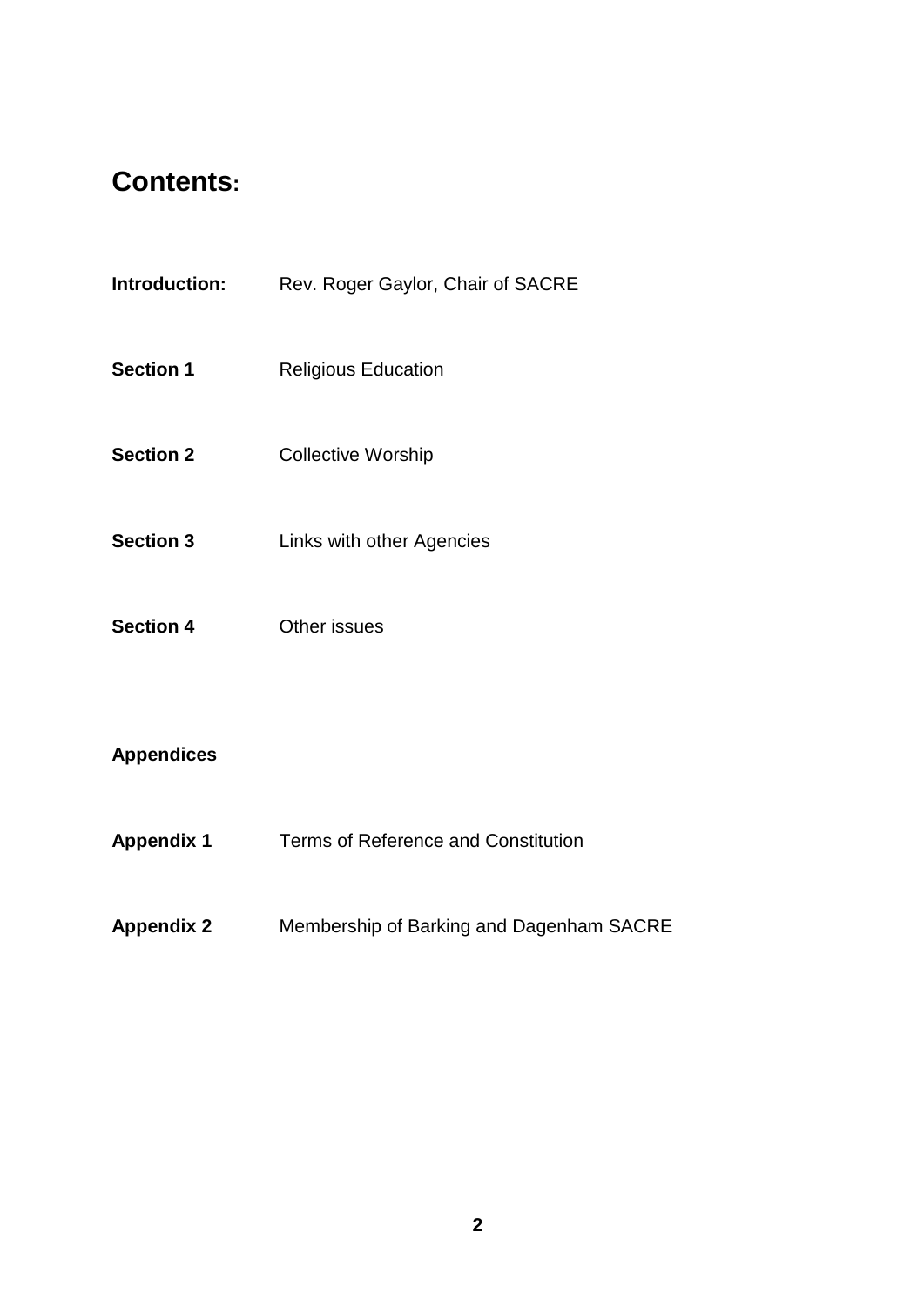#### **INTRODUCTION FROM THE CHAIR OF SACRE**

I am pleased to introduce the Annual Report on the work of the SACRE. This is a particularly interesting time to be involved in Religious Education both locally and nationally. The appointment of RE specialist Shareena Pradhan to provide support for schools is a very positive development this year. There are now primary and secondary RE networking groups meeting at least termly. Teachers receive up to date training on *Learning for Life*, the Barking and Dagenham Agreed Syllabus for Religious Education, and schools are being encouraged to apply for the RE Quality Mark. The purpose of the Quality Mark is to celebrate the good and outstanding work that is taking place in RE across the Borough and to promote the importance of RE amongst schools. In addition, an excellent guide for teachers in preparing for RE visits and visitors within the local community is being published shortly. The guide includes a list of venues and speakers in the area and will enhance links and promote understanding between schools and the religious groups in our community.

Another exciting development is the establishment of a Junior SACRE. The first meeting will take place in the Spring term, 2015. SACRE members were privileged to have a presentation from the Chairs of the Junior SACRE (pictured below) who outlined their vision for the SACRE. Ihtisham Mehboob said: "We are hoping that the Junior SACRE will result in the standard of RE improving in all schools and for pupils to achieve a greater understanding of different religions and cultures." Priya Kaur Singh added: "We would also like to establish a voice for students to have a say in their learning and the lessons they attend. This would hopefully lead to students acquiring higher levels of understanding for the future."

SACRE has a responsibility to support and monitor the provision of RE in the Borough's schools. The analysis of GCSE results presented in this report highlights some considerable achievements but also evidence of underachievement and inadequate provision. Governors are reminded of their responsibility to ensure that RE is delivered in accordance with statutory requirements. SACRE also encourages a strong Spiritual Moral Social Cultural ethos to be evident within all our schools.

Members were saddened to hear of the death of Miss Vera Reynolds who represented the other Christian Denominations on SACRE for 25 years.

This report provides an overview of RE in the Borough's schools and the work of SACRE. I commend it to you.



#### **Rev. Roger Gayler, Chair, Barking & Dagenham SACRE**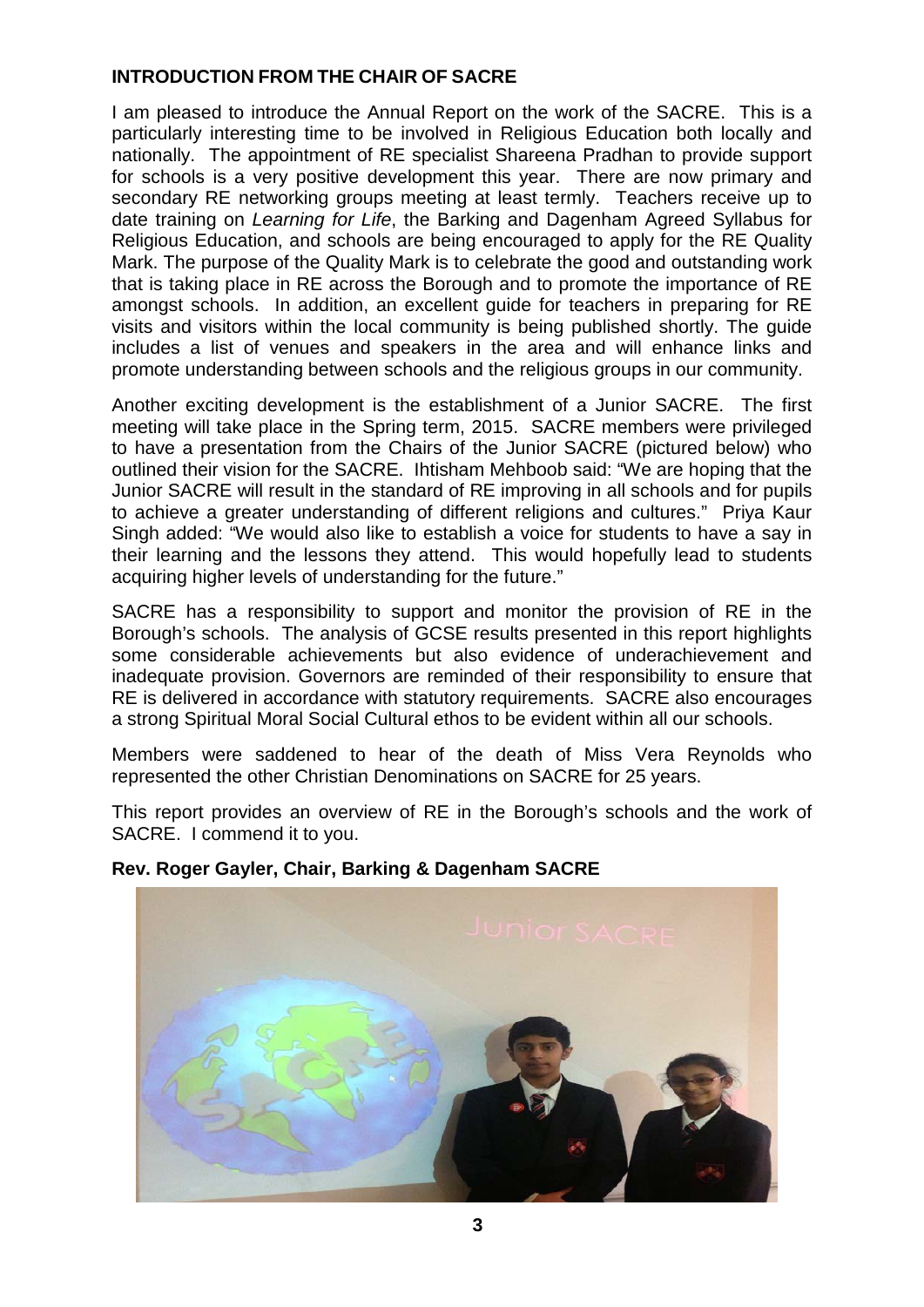## **1. RELIGIOUS EDUCATION (RE)**

### **1.1. Standards in Religious Education**

The SACRE continues to fulfil its responsibility to monitor standards and quality in RE, collective worship and spiritual development. Examination results at GCSE, A/S and A level are monitored as part of the Borough's overall monitoring and evaluation of standards.

### **Analysis of Religious Studies examination results 2014**

School entry policies for GCSE RE differ, depending on the arrangements for statutory RE within the Key Stage 4 curriculum and the availability of RE within the school's Key Stage 4 option choices. It should be noted that the short course no longer counts towards the school performance tables and data relating to the short course is no longer available. The comments that follow on achievement will clearly be affected by the overall patterns of entry.

#### **Achievement at GSCE Religious Studies**

40% of Barking and Dagenham students sat the full GCSE which is broadly in line with national figures at 41.6%. Overall achievement for the full course GSCE RE is a little above national figures with about three-quarters of those entered achieving a grade A\*-C. Five schools exceed or match this national picture, (notably Barking Abbey – 93.9% and All Saints – 82.8%). At Eastbury the whole cohort was entered with 70% achieving A\*-C grades. Achievement at the higher grades (A\*/A) for full course GCSE RE in Barking and Dagenham is in line with achievement at this level nationally, though it is exceeded at Barking Abbey with 60.5%. Three schools (Eastbrook, Sydney Russell and Jo Richardson) did not enter any pupils for full course GCSE RE.

#### **Governors will generally want to satisfy themselves that:**

- the statutory requirements for the provision of RE are being met at Key Stage 4;
- the overall proportion of pupils being entered for any accreditation in RE at GCSE (full or short course) are appropriate;
- the arrangements the school has made are suitable, now that the short course RE no longer 'counts' in the school performance tables;
- the achievement of pupils in RE at  $A^*$ -C and  $A^*/A$  is sufficiently good.

## **Achievement at Advanced Level in Religious Studies**

Seven schools entered students for A level RS, a total of 75 students. Barking Abbey entered 36 students, Robert Clack 14 and All Saints 15. Others range from 1-4. A\*-A All Saints achieved 33% (national 25.5%). In 6 of the 7 schools 100% achieved A\*-E.

#### **Governors will generally want to satisfy themselves that:**

- the statutory requirements for the provision of RE are being met at Key Stage 4;
- the overall proportion of pupils being entered for any accreditation in RE at GCSE (full or short course) are appropriate;
- the arrangements the school has made now that the short course RE no longer 'counts' in the school performance tables are suitable;
- the achievement of pupils in RE at  $A^*$ -C and  $A^*/A$  is sufficiently good.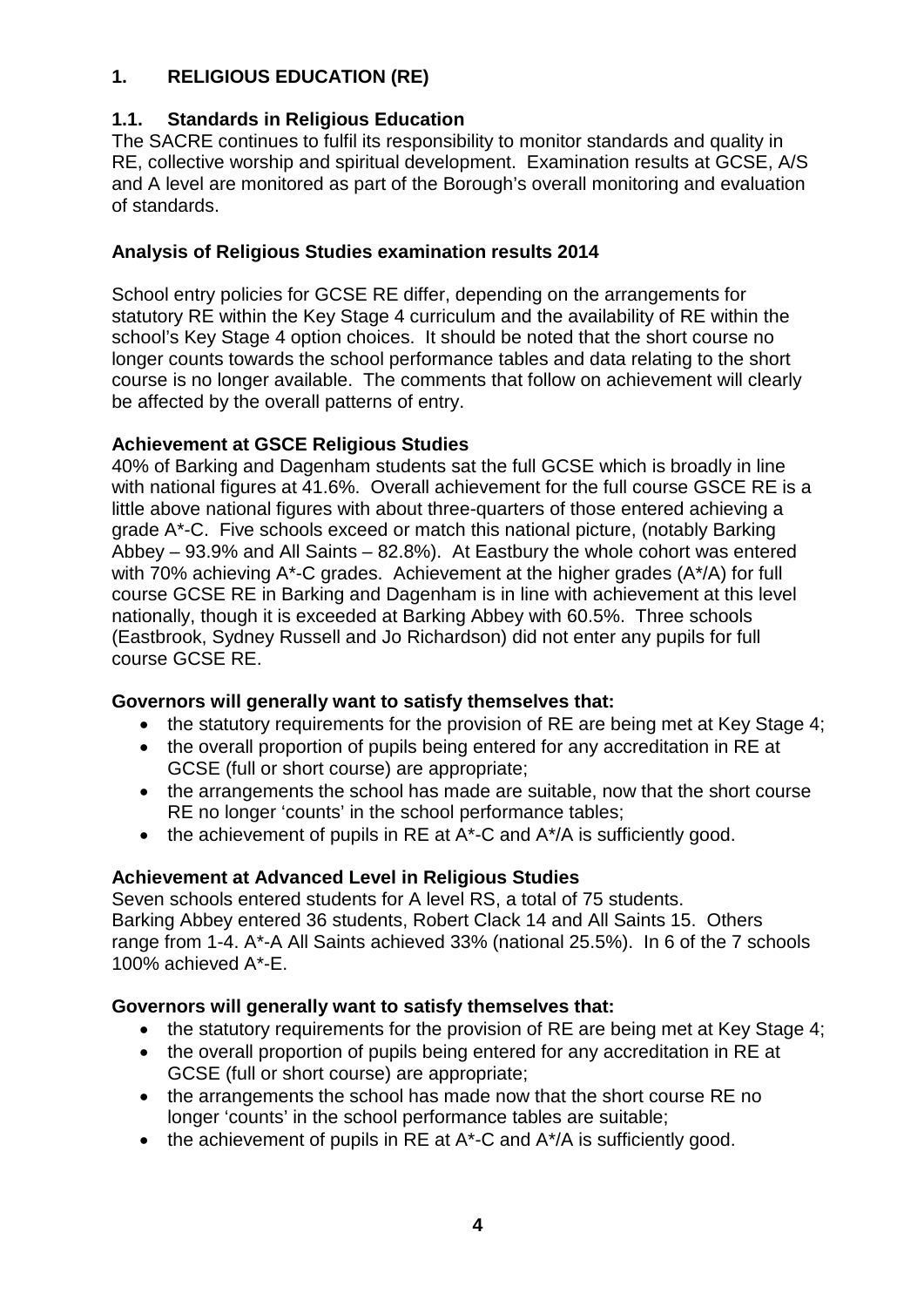

### **Summary of Barking and Dagenham Secondary Schools Religious Education GSCE Results 2014 (Provisional)**

### **Summary of Barking and Dagenham Secondary Schools Religious Education A Level Results 2014 (Provisional)**

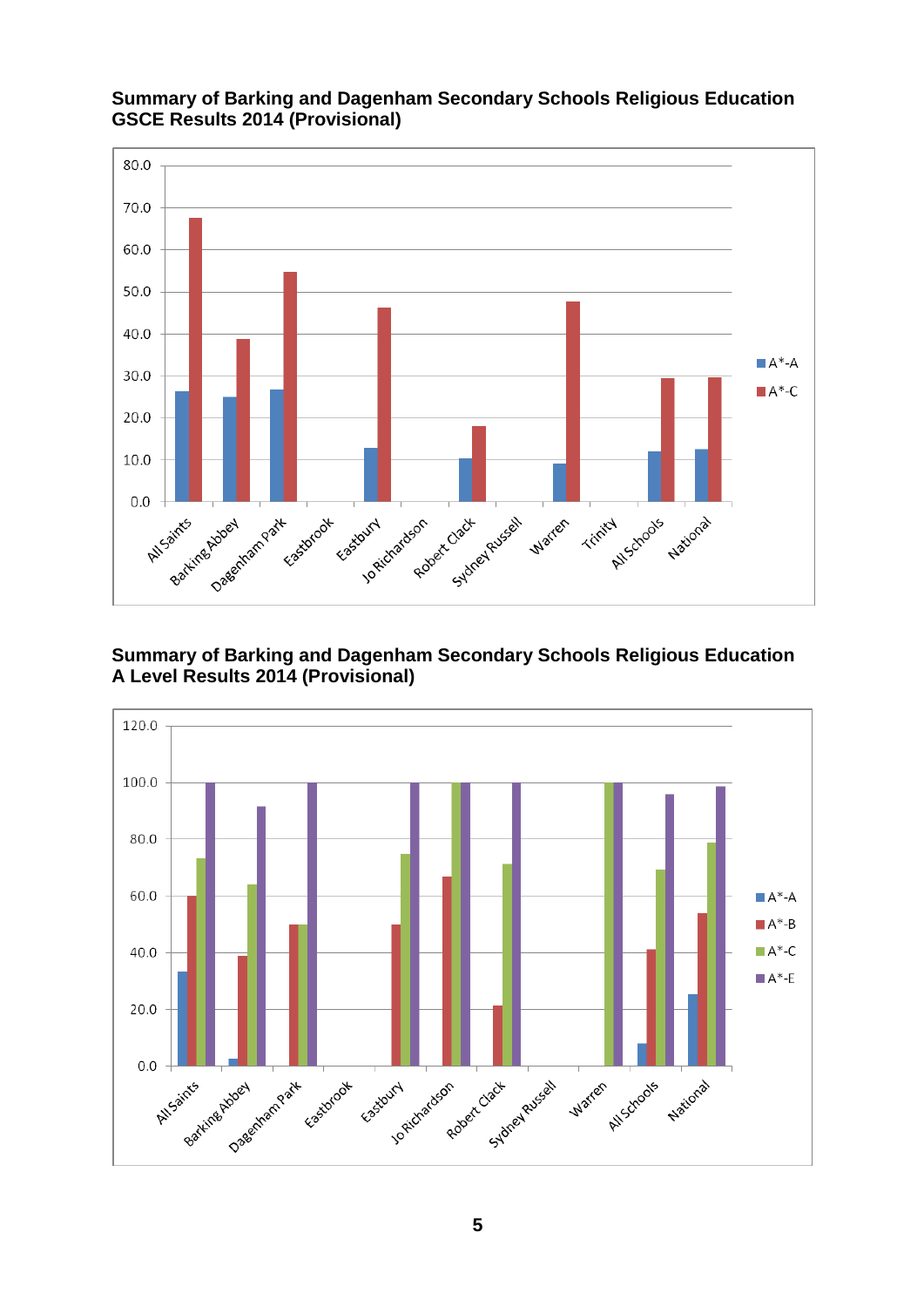## **1.2. Teacher training and support**

An experienced RE specialist provides support for primary and secondary schools. During the year networking opportunities have been established for primary and secondary RE subject leaders and heads of department. There are network groups for primary and secondary teachers which meet regularly on a voluntary basis. Training sessions on implementing the Learning for life the Barking and Dagenham Agreed Syllabus and developing schemes of work have been held for primary teachers. Schools are being supported in applying for the RE Quality Mark and a training session has been held.

### **Feedback from teachers has been extremely positive:**



## **1.3. Information Provided for SACRE**

During the year SACRE has discussed a range of national and local developments in RE including:

- Ofsted Report: RE: realising the potential:
- The Religious Education Council for England and Wales: A Review of Religious Education in England:
- All Party Parliamentary Report on RE: The Truth Unmasked The supply of and support for RE teachers

The implications of these reports for the work of SACRE have been noted.

#### **1.4. Governor Training**

No governor training on RE or collective worship was held during the year.

## **1.5. Teacher Training**

Specialist advice and support is available for schools from Shareena Pradhan who is based at Eastbury School, and through the Primary and Secondary termly network meetings.

## **1.6. Complaints Concerning RE**

No formal complaints were made about religious education under the local statutory complaints procedure during 2014.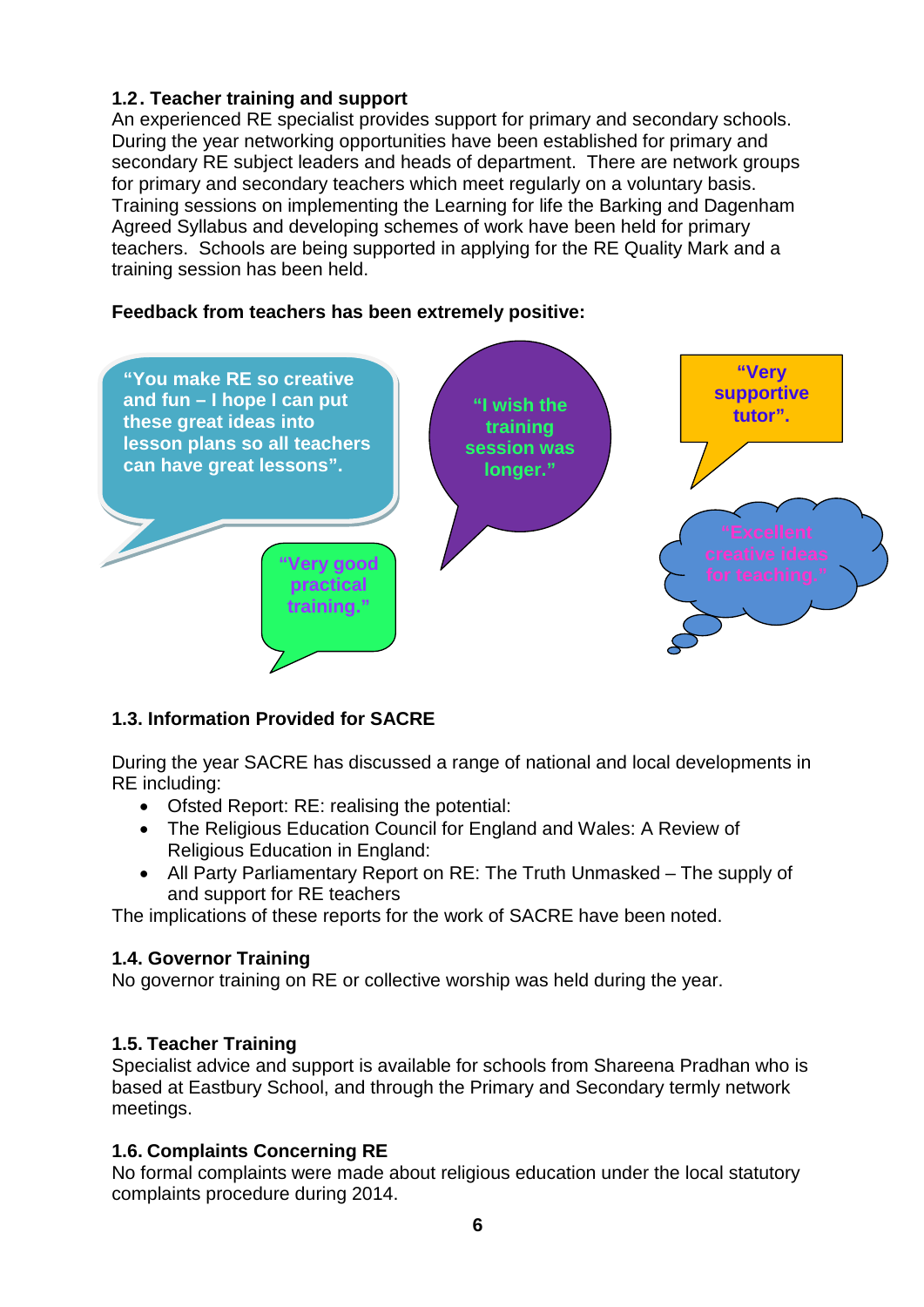## **2 COLLECTIVE WORSHIP**

## **2.1. Training**

There has been no training for schools on collective worship during the year.

## **2.2. Determinations**

There were no applications for determinations to alter the character of collective worship for all or some pupils in a particular school during 2014.

## **2.3. Complaints concerning collective worship**

No formal complaints were made about collective worship under the local statutory complaints procedure during 2014.

## **3. LINKS WITH OTHER AGENCIES**

## **3.1. National**

Barking & Dagenham SACRE is a member of the National Association of SACREs (NASACRE). Members attend conferences and other events and report to full SACRE meetings.

## **3.2. Local**

During the year SACRE meetings have been held at local schools and places of worship, including a visit to the Al Madina Mosque in Barking. Meetings in schools have included contributions from the Headteachers and teaching staff followed by opportunities for members of SACRE to discuss their provision for RE and collective worship.

## **Illustration by Bethany Newton – Eastbury Comprehensive**



## **4. OTHER ISSUES**

## **4.1. Budget**

The Local Authority has delegated a reasonable sum of money to SACRE to enable the group to function independently and effectively. The funds are allocated carefully. Expenditure includes national association affiliation fees and incidental expenses, for example, travel and venue costs. Funding has been allocated to cover the costs of producing and disseminating the new agreed syllabus and to fund the services of a RE subject specialist to support schools.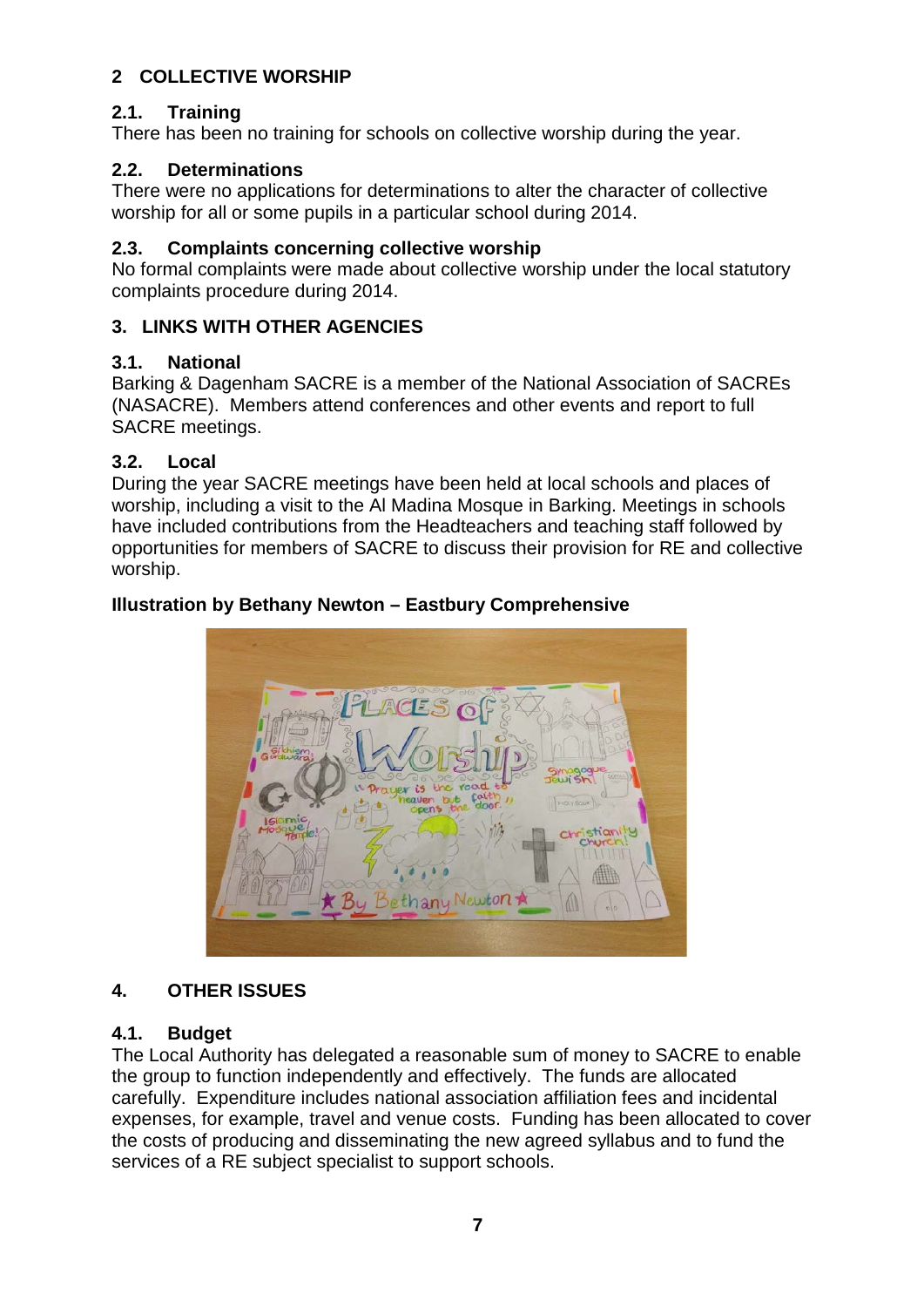## **APPENDICES**

## **Appendix 1**

## **Terms of Reference and Constitution**

#### **Mission Statement**

To act as a forum bringing people together from a variety of communities to discuss and debate the issues RE raises in the modern world in order to support the teaching and resourcing of RE in the area. To strive, in its own working and style, to be a model of co-operation between people of varying religious, political and educational backgrounds. The SACRE is a broadly based community consultative organisation and should be representative of the diverse community of Barking and Dagenham.

#### **Function and purpose**

The SACRE provides an opportunity for people from the educational and faith communities to work together in an imaginative and creative way to help develop the religious education of young people in Barking and Dagenham. It can provide an interfaith forum focused on the educational needs of the area. To this end SACRE will:

- Encourage the implementation of the Agreed Syllabus and in this regard to monitor the production of teaching resources and support material.
- Review the provision for RE and Collective Worship in community schools within the Borough.
- Give advice on methods of teaching Agreed Syllabus RE including the choice of teaching materials.
- Advise the LA on the provision for training for teachers.
- Monitor inspection reports on RE, Collective Worship and SMSC.
- Consider complaints about the provision and delivery of RE and collective Worship referred to it by the LA.
- Sponsor or support any activity or project which it deems to be consistent with the other terms of reference mentioned in this document.
- Produce a three-year development plan to guide the work and set objectives for future development.

#### **Legal Duties**

Its main function is to advise the LA on matters related to Collective Worship in community schools and some other schools and on the Religious Education given with the Agreed Syllabus. The SACRE can:

- Keep under review the effectiveness and appropriateness of the Agreed Syllabus until such time (and no later than five years after the publication of the last Agreed Syllabus) it decides to require the LA to convene an Agreed Syllabus Conference to institute a formal review.
- Advise on methods of teaching, choice of teaching material and the provision of training for teachers.
- To advise on the effective and creative implementation of the collective worship requirements of the Education Act 1996 and consider requests by schools for determinations.
- The SACRE must publish an annual report of its work and this to be sent to the Chief Executive's Office and QCA.
- Demonstrate to OFSTED or any other Government body how SACRE supports RE as well as general policies of religious inclusion.
- Meet at least 3 times each year.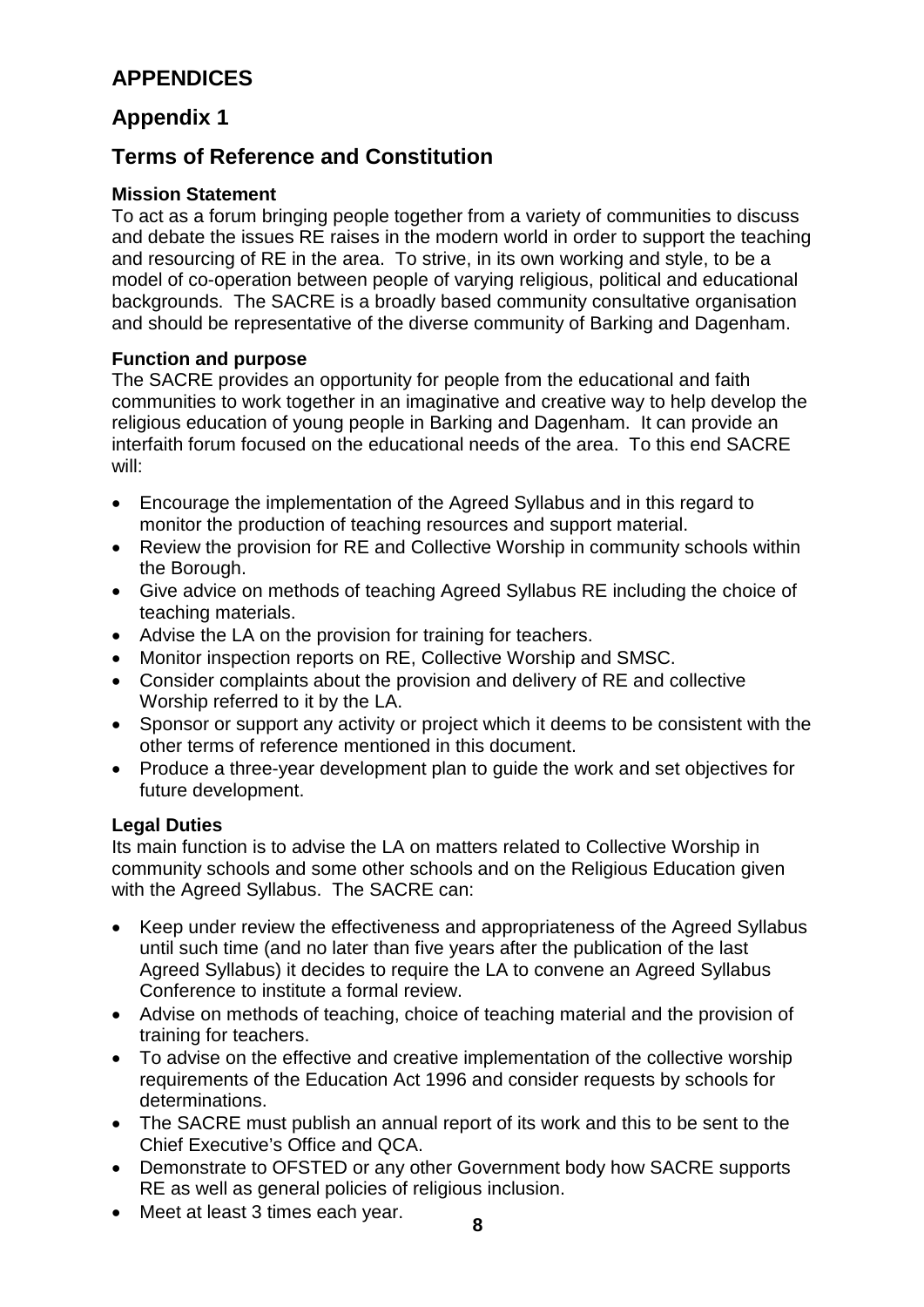#### **Membership of SACRE**

Membership of SACRE is at the discretion of the LA following national guidance. The pattern is that which is laid down for membership of the Agreed Syllabus Conference (ASC). This makes it possible for the SACRE to become an ASC as and when needed. Nominating bodies 'approval' for new members will be sought for membership of the ASC when an ASC is set up to review and develop a new Agreed Syllabus. The total number of SACRE members could be *up to* 30 (see below)

**Membership Bodies and Numbers of Representatives possible on SACRE Church of England** - up to 6 Representatives forming Committee A of the Agreed Syllabus Conference (ASC) see next section.

All other religious communities and belief systems – up to 14 representatives forming Committee B of the ASC.

**Teachers Professional Associations –** up to 4 representatives forming Committee C of the ASC.

**Local Authority – up to** 4 representatives forming Committee D of the ASC

**Additional nominated members on the advice of the LA through the Education Division -** 2 representatives who would not have any voting rights during an ASC.

#### **Bodies and Organisations Responsible for Nomination of Members**

The overall purpose of this is to ensure that all key religious groups are represented on the SACRE:

- Church of England
- Diocesan Director of Education based at Chelmsford
- Barking Council of Churches
- BRES Roman Catholic Education Service
- Barking Mosque
- Barking Gurdwara
- Muslim, Sikh, Bahai, Hindu, and Jewish Communities plus any other which becomes known
- The local secretaries of all teachers unions
- The local council
- Other local authority organisations which have links with religious communities in Barking and Dagenham

If it is difficult to gain formal nomination then the SACRE, at its discretion can appoint individuals to represent religious communities.

#### **SACRE Meetings**

There will be at least three meetings each year chaired by a Council Member. The minutes and agenda will be decided by SACRE and sent out by the council to all SACRE members. For a meeting to be quorate it will need to have present at least one representative from the four committees that would form an ASC.

The Agenda will be agreed by the SACRE and the Chair ensuring that all relevant items are being addressed throughout the year. Notice of meetings, minutes and agenda will be sent out by the LA to representatives. Items on the agenda may include examination of OFSTED reports on the teaching of RE and on matters of Moral, Cultural and Spiritual Development that are raised in reports. It may also consider determinations if a local school requests that its worship provision should not be 'broadly Christian' but represent a dominant religious group within that school.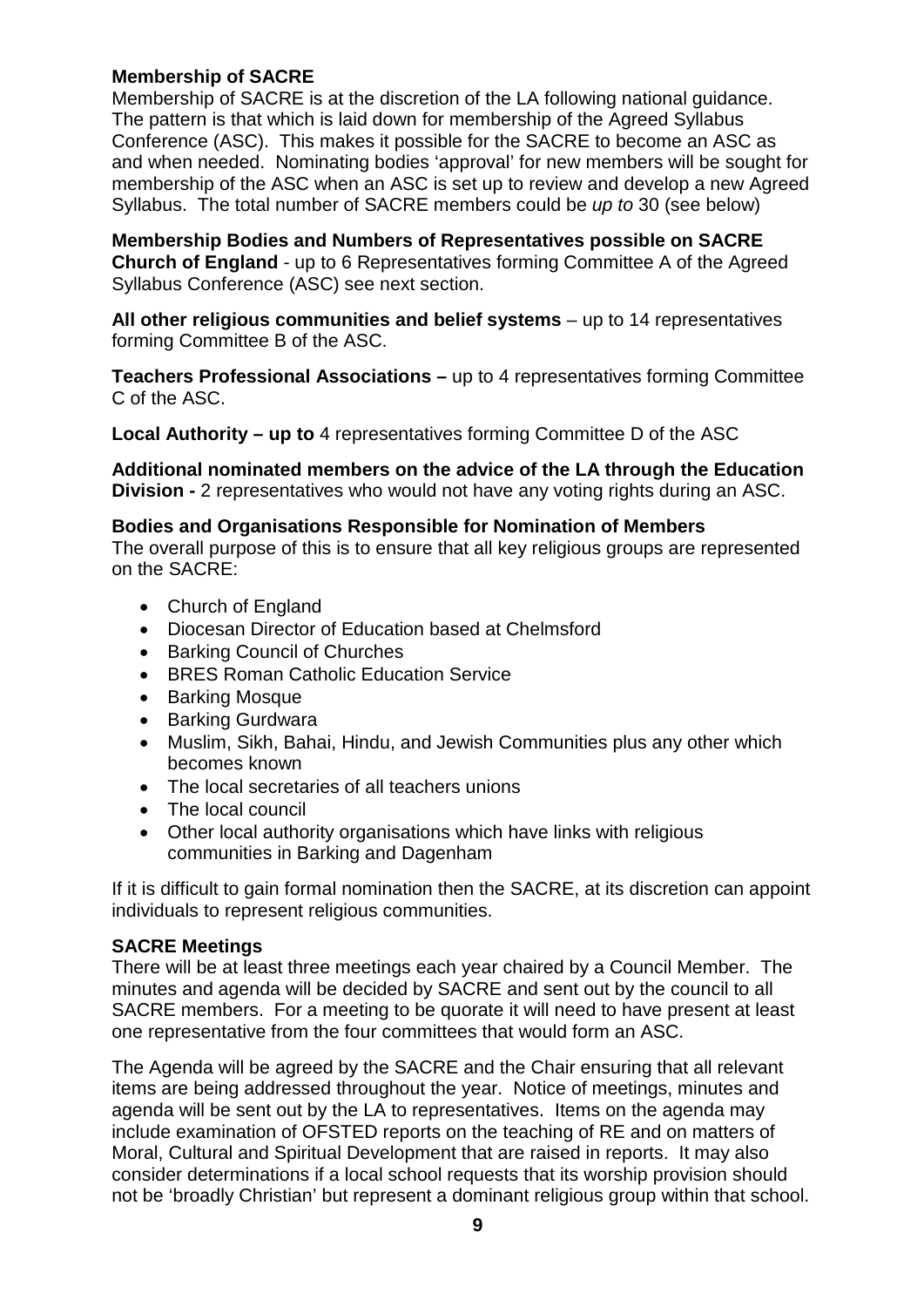It will meet in a variety of venues to increase awareness of SACRE and its work.

In addition to the above the SACRE may set up a small subcommittee to advise the whole SACRE on matters of policy and development.

### **Agreed Syllabus Conference (ASC)**

An Agreed Syllabus Conference (ASC) is convened in order to produce an Agreed Syllabus for RE. IT should take into account any guidelines provided by the QCA or any other statutory or non-statutory guidance. It is a separate legal entity from a SACRE. It contains the same four committees as a SACRE. Also it can be made up from SACRE members but need not do so. There is no provision for co-opted members.

The LA can appoint the Chair of the ASC or the LA may allow the ASC to choose its own Chair. The LA's responsibility to convene an ASC implies a duty to provide funds for its work. This is laid down in Education Act 1 '996 Chapter 111 Schedule 31'.

Our SACRE is so constructed as to enable it to form an ASC however nominated members will not have a vote.

#### **Role of SACRE Members Representing Faith Communities**

- Should present a positive image of the religion they represent.
- Ensure that other members of their communities including parents with children at school are aware of the work and role of SACRE.
- Represent any issues of concern to parents and other community members.
- Create opportunities within SACRE meetings to raise awareness of issues of sensitivity in the teaching of RE to the children of their faith community.
- Advise on issues relating to the teaching and content of RE supporting schools in their best endeavours to develop their teaching.
- Support schools by helping to provide names of people suitable to resource teachers in the classroom or school assembly.
- Form Committee A and B during an Agreed Syllabus conference.

#### **Role of SACRE Members Representing Teachers Associations**

- Ensure that the needs of the schools and teachers are considered by SACRE in their discussions.
- Provide information about the context in which RE is taught.
- Ensure that the associations they represent are informed about the work of SACRE.
- Create opportunities for other teachers to learn about the work of SACRE and give them the opportunity to have their views expressed at SACRE meetings.
- Consult other teachers on matters of particular importance to the work of SACRE.
- Form Committee C during an ASC.

#### **Role of SACRE Members Representing the LA**

- Bring to the meeting the breadth of education issues and concerns that elected members have and place the role of RE within it.
- Support RE in the various committee and structures of the LA.
- Give political support to the teaching and resourcing of RE.
- Appreciate the issues raised by a multi faith, multicultural society and reflect these concerns within the LA.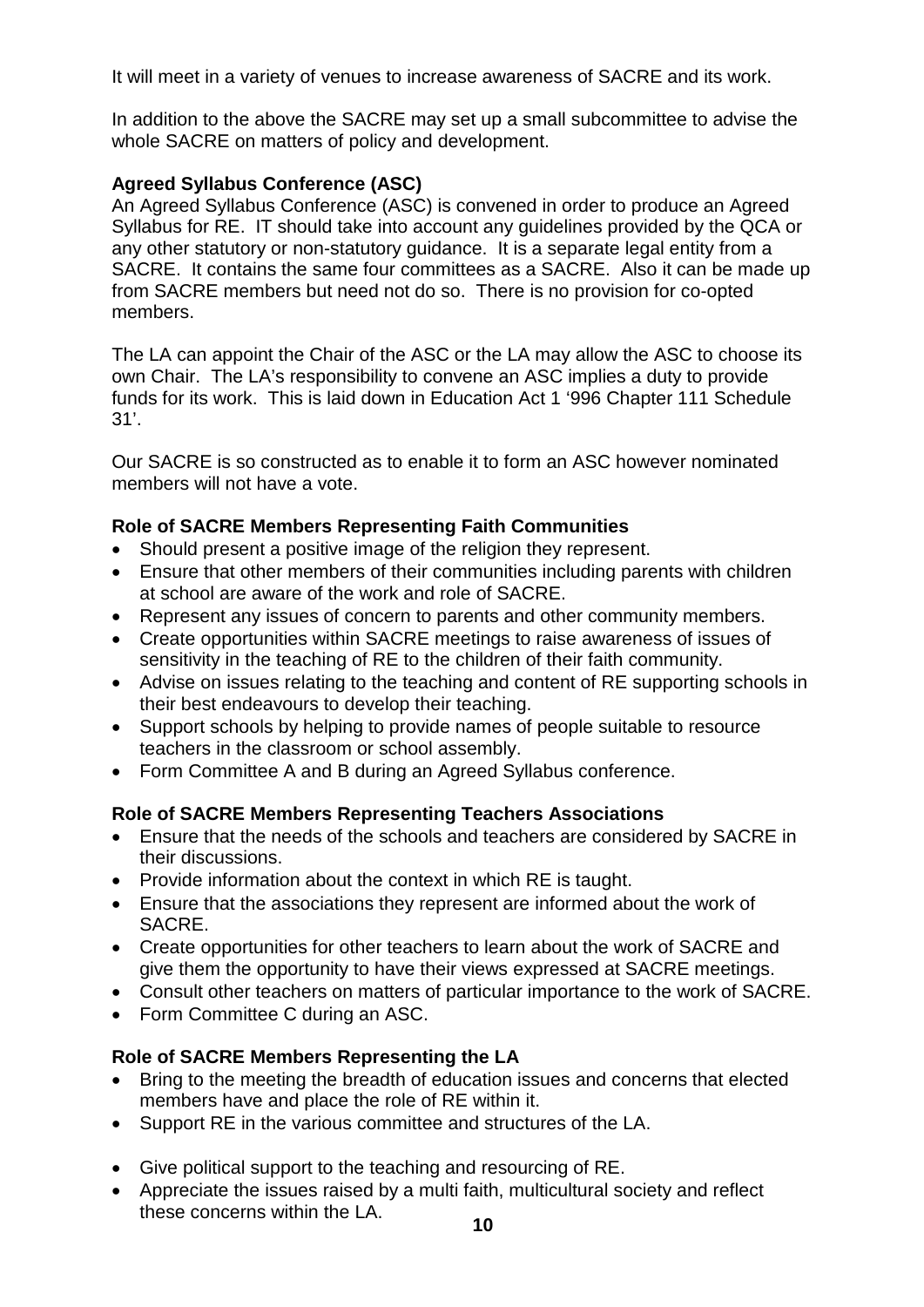- Bringing the public dimension to debates about RE provision and support.
- Form Committee D during and ASC.

## **Publicising the work of SACRE**

- Publish an annual report of its work specifying any matters on which it has advised the LA, broadly describing the nature of that advice, and setting out the reasons for offering advice on any matters which were not referred to it in the first place by the LA.
- Ensure proceedings are reported to all appropriate committees of the LA and the office of the Chief Executive.
- Make an annual presentation to the Assembly of the council on the work of SACRE before presentation of annual Report to Chief Executive.
- To offer a presentation to the Youth Forum as a basis for initiating discussion on RE from the young people involved. This will provide an element of feedback which the Schools wish to consider through the work of the School Improvement Service.
- Disseminate an understanding of the educational role of RE and Collective Worship and to encourage the active involvement of local religious groups and organisations.
- Annual reports to be sent to faith communities represented on the SACRE.
- Summary of annual report on the work of SACRE to be sent to schools for informing teachers and parents and to be published in the News and other appropriate organs of communication.
- Meetings are open to the public and notice of SACRE meetings should be published.